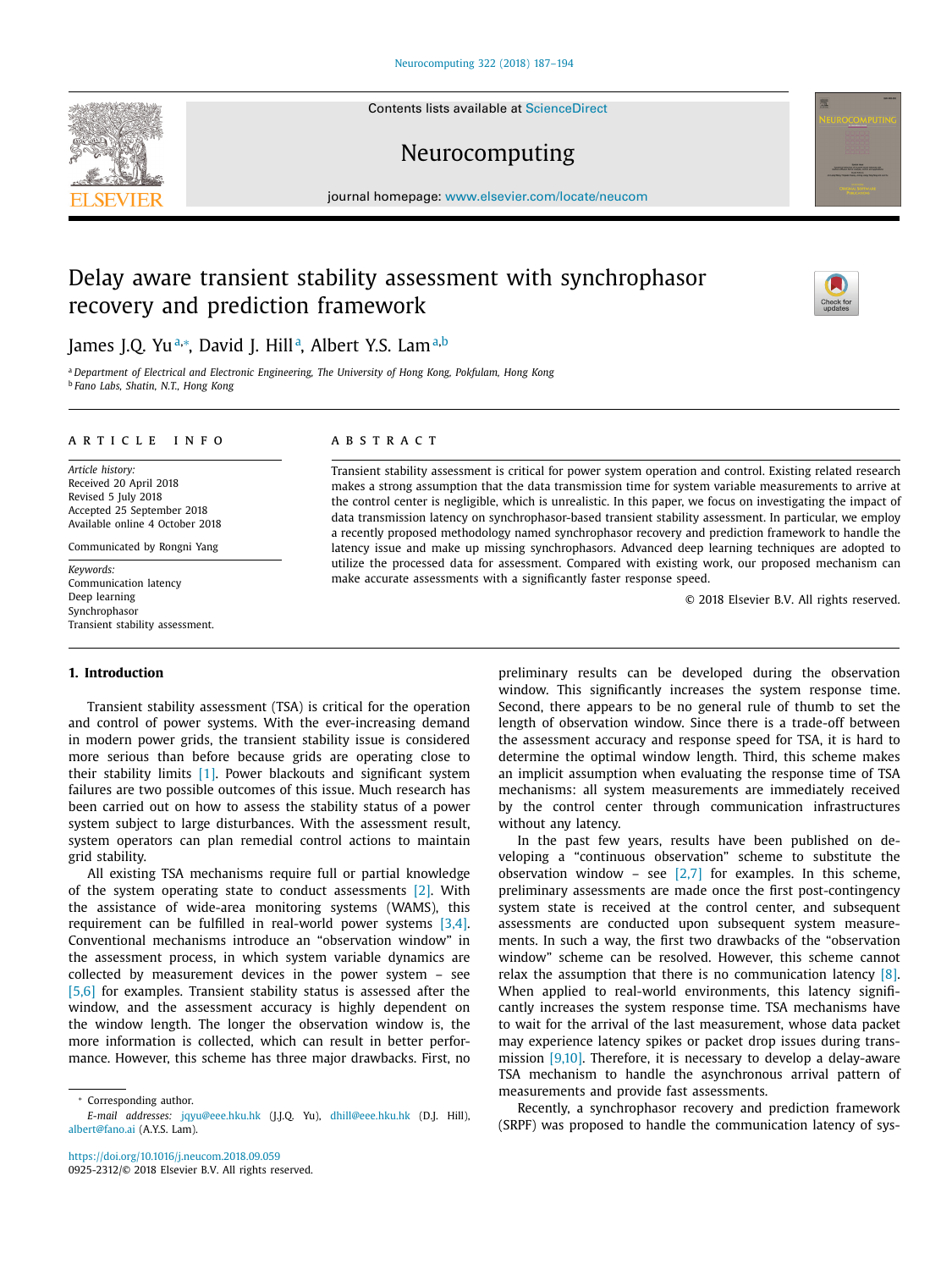<span id="page-1-0"></span>tem measurements in power system applications [\[8\].](#page-7-0) SRPF employs recent deep learning techniques to recover missing synchrophasors in the past, and make predictions of system states in the future. This is achieved by constructing a deep neural network (DNN) ensemble to learn the power system characteristics using historical and simulated time-domain system dynamics  $[8]$ . The temporal and spatial data correlation can be extracted from the processed data with DNN [\[11,12\],](#page-7-0) and employed to recover missing data in real-time.

While SRPF is capable of providing system states in the near future, as will be discussed in [Section](#page-3-0) 3.5, the system cannot be employed to handle TSA. In this work, we propose a new transient stability assessment mechanism based on SRPF and DNN to provide reliable and fast TSA results. In the proposed mechanism, upon receiving any post-contingency measurements at the control center, SRPF is employed to fill in the other measurements which have not yet been received due to communication latency, and also predict possible future system states. After the measurement recovery and prediction process, the synthetic data is employed to predict the post-contingency stability status of the power system using a DNN-based TSA system. Furthermore, we conduct comprehensive simulations to evaluate the efficacy of the proposed mechanism.

The rest of this paper is organized as follows. Section 2 analyzes the latency issue in transient stability assessment process. Section 3 elaborates on the formulation and implementation of the proposed delay aware TSA mechanism. [Section](#page-3-0) 4 demonstrates case studies and numerical results on two test system. Finally this paper is concluded in [Section](#page-6-0) 5 with a discussion of potential future research.

#### **2. Delay aware transient stability assessment**

In this work, we follow  $\begin{bmatrix} 8 \end{bmatrix}$  to analyze the communication latency in WAMS. We consider the scenario in which synchronized phasor measurement units (PMU) sample system variables at a constant frequency, e.g., 60 Hz. Samples at time *t* from PMU  $p \in \mathcal{P}$  are sent to the control center through communication infrastructures, which impose a stochastic latency *dp, <sup>t</sup>*. Previous synchrophasor-based work assumed that  $d_{p, t} \equiv 0$ . Therefore, the system response time is developed by  $n\Delta t + t'$ , where *n* is the length of observation window,  $\Delta t$  is the length of each cycle, and *t* is the computation time for TSA.

However, the latency values are actually stochastic, rendering samples from different PMUs measured at the same time to arrive in an asynchronous and disordered pattern. As a result, the system state at *t* remains incomplete until max<sub> $p \in \mathcal{P}$ </sub>  $d_{p,t}$ . This delay must be included when calculating system response time. In addition, it is possible that some data packets experience packet drops or latency spikes in the communication network, rendering uncom-monly high latency [\[9,10,13\].](#page-7-0) In such cases, the system response time of conventional mechanisms becomes unpredictable. Previous work  $[2,7]$  focuses on reducing the  $n\Delta t$  component in the response time. However, the proposed mechanisms still assume a zero delay environment.

In this work, the proposed mechanism performs TSA in an iterative manner after fault clearance. Since measurements arrive at the control center in an asynchronous manner, SRPF is adopted to recover the missing measurements and predict potential future system states. Utilizing this information, recent advances in deep learning techniques are employed to develop the assessment results. The proposed mechanism copes with the asynchronous arrival of power system measurements, and is robust against latency spikes in communication networks.

# **3. SRPF-based transient stability assessment**

In this section, we first briefly introduce the system model and SRPF methodology. Then we present the proposed SRPF and DNNbased delay aware TSA mechanism.

# *3.1. System model*

In modern power systems, WAMS samples the power system states continuously in terms of system variable measurements. The system state at time instance *t* is represented by *St*, which consists of voltage magnitudes and angles of all buses in the network. In addition, *Mt* is adopted to denote the collection of all system variable measurements sampled by sampling units, e.g., phasor measurement units (PMU). The system topology and parameters of the power grid can be reflected by  $h(\cdot)$ , and  $S_t = h(M_t)$ .

At time *t*,  ${M_t, M_{t-1}, M_{t-2}, ...}$  may be incomplete due to communication latency.  $M_t^-$  is introduced to represent the (incomplete) received measurements in  $M_t$ , and  $S_t^- = h(M_t^-)$  is the incomplete system state that is subsequently calculated with  $M_t^-$ . The objective of the proposed TSA mechanism is to assess the post-contingency system stability using  $\{S_t^-, S_{t-1}^-, S_{t-2}^-, ...\}$ . Instead of directly investigating the characteristics of these incomplete measurements and system states, SRPF is firstly adopted to recover the missing measurements and predict the possible future system states. In such a way, the volume of available information for TSA is expanded.

## *3.2. Synchrophasor recovery and prediction framework*

SRPF [\[8\]](#page-7-0) is a recently proposed framework which aims to recover the missing measurements caused by communication latencies, and predict potential future system states based on available measurements. Specifically, SRPF employs  $\{M_t^-, M_{t-1}^-, M_{t-2}^-, ...\}$  to recover  ${S_t, S_{t-1}, S_{t-2}, ...}$  and predict  ${S_{t+1}, S_{t+2}, ...}$  at time *t*. This objective is achieved by the two sub-systems defined in SRPF, namely, *Predictor* and *Estimator*. The predictor is designed to utilize multiple consecutive complete system states to predict the next system state. And the estimator is designed to combine this predicted system state with existing incomplete measurements of the same time instance. SRPF employs these two systems in an iterative manner to progressively generate recovered and predicted system states for other power system applications.

### *3.2.1. Predictor implementation*

The predictor takes a sequence of complete system states as inputs, and predicts the possible system state at the next time instance:

$$
S_{t+1}^{+} = \text{Predictor}(S_t, S_{t-1}, S_{t-2}, \ldots),
$$
\n(1)

where  $S_{t+1}^+$  is the predicted system state at time  $t + 1$ . In [\[8\],](#page-7-0) predictor is implemented using DNN, namely a Gated Recurrent Unit (GRU) ensemble [\[14\].](#page-7-0) In the ensemble, multiple deep GRU networks are constructed, each of which can individually provide a predicted system state with the input ones. The results are averaged in order to improve the robustness of the system against data noises [\[15\].](#page-7-0)

GRU [\[16\]](#page-7-0) is a modern model of artificial neural networks (ANN) [\[17,18\],](#page-7-0) which simulates the model of a given system by learning from the input-output relationship of the system. While conventional ANN only extracts the spatial data correlation from the input training data, GRU additionally learns the system characteristics from the temporal data correlation  $[16]$ . This is achieved by introducing a series of training parameters which maps the time-series input data  $x_1, x_2, \ldots, x_t$  into a sequence of output data  $h_1, h_2, \ldots, h_t$ using the following equations:

$$
z_t = \text{sigm}(W_{xz}x_t + W_{hz}h_{t-1} + b_z), \qquad (2a)
$$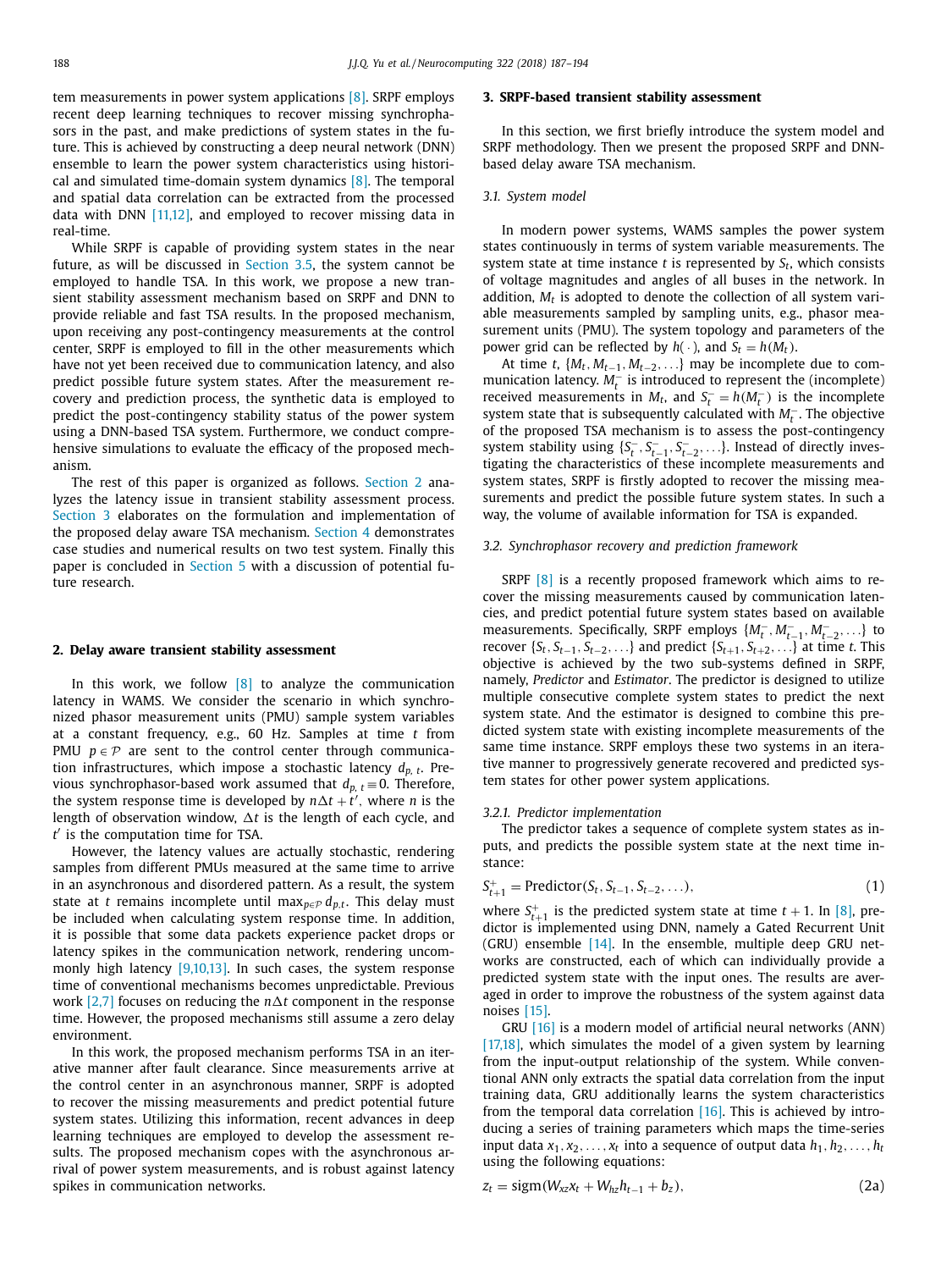<span id="page-2-0"></span>

**Fig. 1.** Flow chart of the proposed TSA mechanism.

$$
r_t = \text{sigm}(W_{xr}x_t + W_{hr}h_{t-1} + b_r),\tag{2b}
$$

$$
h_t = z_t \odot h_{t-1} + (1 - z_t) \odot \tanh(W_{xh}x_t + W_{hh}(r_t \odot h_{t-1}) + b_h),
$$
\n(2c)

where  $z_t$  and  $r_t$  are intermediate values,  $W_{xz}$ ,  $W_{hz}$ ,  $W_{xr}$ ,  $W_{xh}$ ,  $W_{xh}$ , and  $W_{hh}$  are weight parameters,  $b_z$ ,  $b_r$ , and  $b_h$  are bias parameters, sigm( ) is the sigmoid function, and  $\odot$  is the element-wise multiplication operation. [Eq.](#page-1-0)  $(2)$  calculates output  $h_t$  at the *t*th time instance using input data  $x_t$ , training parameters (weight and bias), and the output  $h_{t-1}$  of the previous time instance. Consequently, given a sequence of time-series data, GRU can iteratively employ [\(2\)](#page-1-0) to calculate the outputs with input data and training parameters. In SRPF, the inputs are the history system states {*St*, *St*<sup>−</sup>1, *St*<sup>−</sup>2, . . .}, and outputs are the state at the next time instance, i.e,  $S_{t+1}$ . The training process can be conducted using real historical or time-series simulation data, and the trained parameters are used to make predictions in real-time with [\(2\).](#page-1-0)

# *3.2.2. Estimator implementation*

One may note that the predictor takes the complete system states as inputs and outputs the predicted system state at the next time instance. This means that some of the actual measurements in this and future time instances may be partially available at the control center. The estimator combines the predicted state with the already available measurements to give an estimation of the real system state at the same time instance:

$$
\hat{S}_{t+1} = Estimator(S_{t+1}^+, S_{t+1}^-, S_{t+2}^-, \dots),
$$
\n(3)

where  $\hat{S}_{t+1}$  is the estimated system state for  $t+1,$  and is expected to be more accurate than  $S^+_{t+1}$  in approximating  $S_{t+1}$ . In [\[8\],](#page-7-0) a simplistic estimator implementation is proposed, which fills the miss- $\sum_{t=1}^T$  ing state variables in  $S_{t+1}^-$  with the corresponding values in  $S_{t+1}^+$ to develop  $\widehat{S}_{t+1}.$  This implementation, as demonstrated in [\[8\],](#page-7-0) is simple yet can develop satisfactory results in terms of estimation accuracy when estimating the power system states.

# *3.3. Proposed mechanism*

In this paper, we incorporate the "time-adaptive" idea presented in  $[2,7]$  and propose a delay aware TSA mechanism which aims to provide accurate TSA results at the earliest possible time. The proposed mechanism performs TSA in an iterative manner, in which preliminary assessment results are developed in each iteration. The flow chart of the mechanism is depicted in Fig. 1.

Upon detecting a contingency, the mechanism starts assessing post-contingency system transient stability. In each iteration,



**Fig. 2.** Output data of SRPF and input data of DNN for TSA.



**Fig. 3.** SRPF and DNN layers. In this figure, parameters  $\underline{T} = 3$  and  $\overline{T} = 1$ .

SRPF is firstly adopted to pre-process synchrophasor measurements available at the control center. In this process, the history system states of the past *T* cycles are estimated, and those of future  $\overline{T}$  cycles are predicted, where  $\underline{T}$  and  $\overline{T}$  are control parameters whose sensitivity will be investigated in [Section](#page-4-0) 4.2. Fig. 2 presents the output system states of SRPF, which also corresponds to the input data of the subsequent DNN. Using these system states, a new TSA system calculates the preliminary assessment result and its reliability. If the result is reliable, the mechanism outputs it for further remedial and protective control actions. Otherwise, the mechanism waits for new system measurements to arrive at the control center. This process iterates until a reliable TSA result is developed.

From Fig. 1 it is obvious that the accuracy of the TSA system is critical to the performance of the mechanism. In this work, DNN is employed to construct the system. Two GRU layers (each with 512 units) and a fully connected neuron layer (with 128 nodes) are stacked to form the DNN for TSA as shown in Fig. 3. Upon receipt of the recovered and predicted system states from SRPF, the data is input into (2) to calculate the first intermediate states  $\{h_{t-T+1}, \ldots, h_{t-1}, h_t, h_{t+1}, \ldots, h_{t+\overline{T}}\}$ . After the calculation, (2) with a different set of training parameters are employed to further process the intermediate states, and develop  $\{h'_{t-T+1} \cdots, h'_{t-1}, h'_{t}, h'_{t+1}, \ldots, h'_{t+\overline{T}}\}$ . Finally, the last value  $h'_{t+\overline{T}}$  is input into a fully-connected neuron layer  $[19]$  with a sigmoid activation function to translate the intermediate state into a human-readable transient stability index *y* between zero and one. An index smaller than a control parameter  $\Theta$  represents that the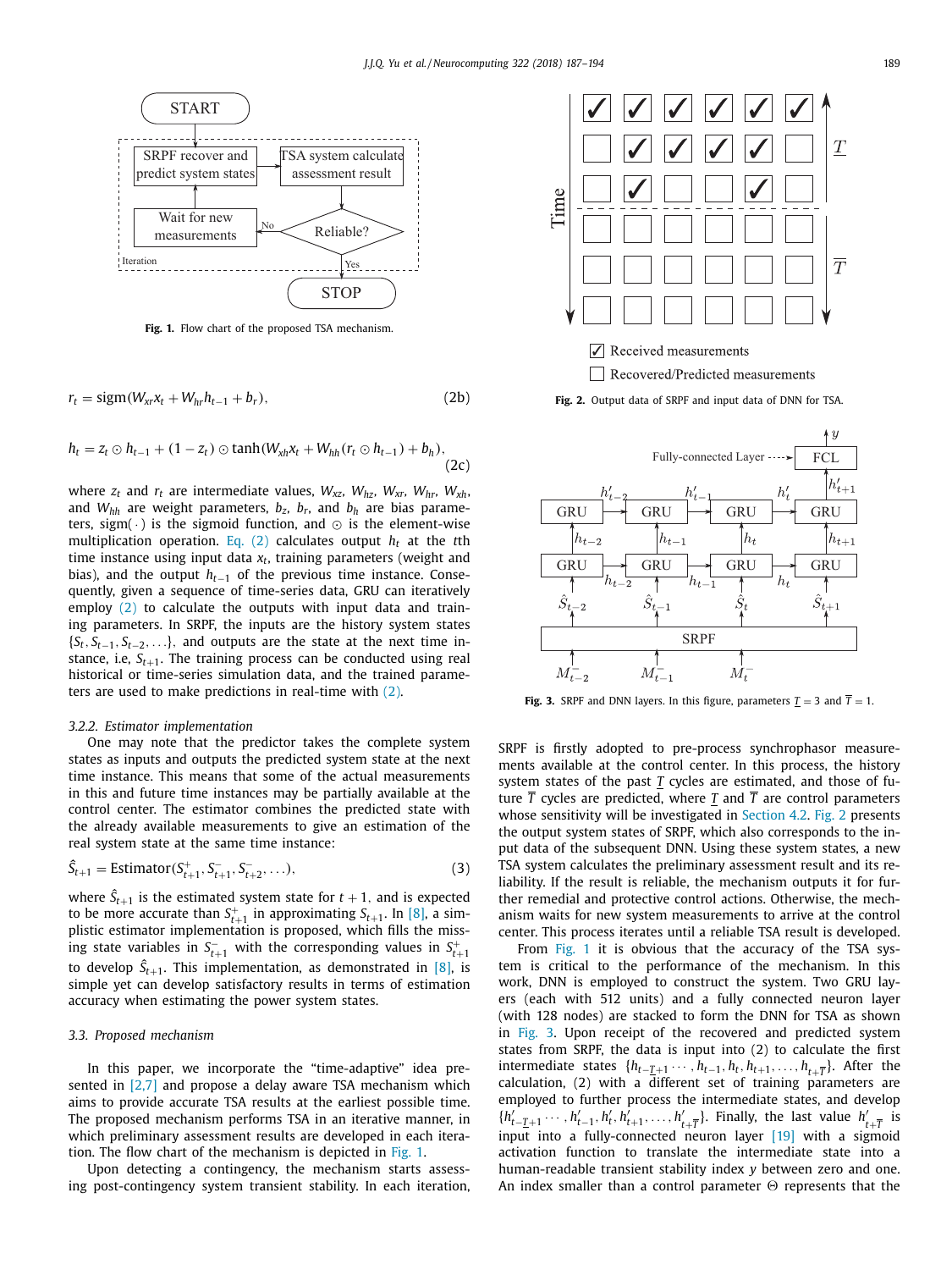<span id="page-3-0"></span>mechanism considers the system to be transiently stable subject to the contingency, and greater than  $1 - \Theta$  means that the system will become unstable in the future. If the index is between  $\Theta$  and  $1 - \Theta$ , the mechanism cannot make a credible assessment at the current time, and new measurements are required to make further assessments.

Comparing with conventional TSA methods such as timedomain simulation [\[20\]](#page-7-0) and transient energy function [\[21,22\],](#page-7-0) neural network-based TSA systems have two major advantages [\[2\]:](#page-6-0)

- Network training process is typically conducted offline, which means that the online testing calculation is computationally efficient, i.e., less time is required to develop TSA results [\[23\].](#page-7-0)
- Neural networks try to emulate the system response with only input power dynamic data (historical and/or simulated) [\[24\].](#page-7-0) Therefore, accurate power system models and parameters are not required.

# *3.4. Network training*

In [Section](#page-2-0) 3.3, the proposed mechanism is employed to develop real-time TSA results given incomplete power system measurements. However, the calculation process includes (2), in which multiple training parameters need to be optimized before implementation. In this section, the data and method adopted to train these parameters are discussed.

In the proposed mechanism, training data are employed to fine tune the training parameters in GRU and full-connected layers. The data can be generated with time-domain simulation on post-contingency power system dynamics, and historical dynamics recorded during operation can also be employed. Specifically, using 50/60 Hz sampling, post-contingency positive sequence voltage magnitudes and angles of all buses can be arranged in the following form as inputs:

$$
\begin{bmatrix}\nV_{1,\underline{T}} & V_{2,\underline{T}} & V_{3,\underline{T}} & \cdots & V_{N,\underline{T}} \\
V_{1,\underline{T}-1} & V_{2,\underline{T}-1} & V_{3,\underline{T}-1} & \cdots & V_{N,\underline{T}-1} \\
\vdots & \vdots & \vdots & & \vdots \\
V_{1,\overline{T}} & V_{2,\overline{T}} & V_{3,\overline{T}} & \cdots & V_{N,\overline{T}}\n\end{bmatrix} = \begin{bmatrix}\n\hat{S}_{\underline{T}} \\
\hat{S}_{\underline{T}-1} \\
\vdots \\
\hat{S}_{\overline{T}}\n\end{bmatrix}
$$

where *N* is the number of buses in the system, and  $V_{it}$  is the estimated voltage phasor of bus *i* at time instance *t* from SRPF (See [Fig.](#page-2-0) 3 for reference).

To tune the training parameters, the expected output of the neural network must also be provided along with the input data. In the proposed TSA mechanism, the output, i.e., *y* in [Fig.](#page-2-0) 3, is obtained by calculating the post-contingency maximum angle deviation  $\delta_{\text{max}}$  of any two generators:

$$
y = \begin{cases} 1 \text{ (Unstable)} & \text{for } \delta_{\text{max}} \ge 360 \\ 0 \text{ (Stable)} & \text{otherwise} \end{cases} \tag{4}
$$

This assignment is widely adopted in the previous literature, see [\[2,7,25\]](#page-6-0) for examples.

Given a collection of *C* training cases  $\{\hat{S}_{\underline{T}}^{(c)}, \hat{S}_{\underline{T}-1}^{(c)}, \dots, \hat{S}_{\overline{T}}^{(c)}, y^{(c)}\}_{i=1}^C$ , the objective of the training process is to find the optimal training parameter values such that the binary cross entropy error function is minimized:

minimize 
$$
-\sum_{n=1}^{C} [y^{(c)} \log \hat{y}^{(c)} + (1 - y^{(c)}) \log(1 - \hat{y}^{(c)})],
$$
 (5)

where  $\hat{y}^{(c)}$  is the assessment result using the input data  $\{S_{\underline{T}}^{(c)}, \hat{S}_{\underline{T}-1}^{(c)}, \ldots, \hat{S}_{\overline{T}}^{(c)}\}$  and the training parameters. This optimization problem can be effectively solved using existing gradient-based solutions, and in this work the Adam optimizer [\[26\]](#page-7-0) is adopted due to its fast convergence speed.

# *3.5. Discussion*

In this work, we employ SRPF in  $[8]$  to develop system states in near future, which can be utilized in a DNN to further estimate the transient stability of the power grid. In fact, it is hypothetically possible to use SRPF to predict more future states and then calculate the stability using  $(4)$ . However, the prediction error of SRPF may limit this usage of the system. By observing the case studies in  $[8]$ , it is clear that the accuracy of the predicted system states, while remaining satisfactory, decreases with the predicted time in the future. TSA typically can lead to a large enough angle deviation to make the system out-of-sync, but the deviation is not significant enough in the first several cycles after fault clearances. On the other hand, SRPF aims to provide the future system states in a power grid, which cannot be directly used to calculate the generator angle deviations. Therefore, SRPF alone is not capable of identifying TSA at the early stage, making this research necessary.

Furthermore, we mainly focus on developing a well-performing TSA technique based on SRPF in this paper. The assessment accuracy and computation time performance are evaluated through comprehensive case studies, which will be presented in Section 4. In the meantime, it is possible to develop related theoretical analyses on performance bounds of the proposed technique in two aspects, namely, the performance guarantees of SRPF on synchrophasor recovery accuracy and transient assessment accuracy. These studies are out of the scope of this paper and will be thoroughly investigated in the future work.

# **4. Case study**

To evaluate the performance of the proposed delay aware TSA mechanism, a comprehensive case study is conducted to analyze its characteristics. Specifically, we first compare the TSA accuracy and response speed with existing state-of-the-art algorithms in the literature. Then the parameter sensitivities of three control parameters  $(\mathbf{I}, \overline{T}, \Theta)$  in the mechanism are studied. After that, we examine the robustness of the proposed mechanism when experiencing different latency patterns and data noises. In addition, a large scale power system is also employed to test the scalability of the mechanism.

The New England 10-machine system benchmark [\[27\]](#page-7-0) is employed in the simulations, which comprises 39 buses, 10 synchronous generators, 34 transmission lines, and 12 transformers. Among all generators, G10 represents the aggregated generation from the external grid. All other generators are equipped with an IEEE Type-1 (IEEET1) exciter [\[28\]](#page-7-0) and a WSCC Type G (BPA\_GG) governor with parameters taken from [\[29\].](#page-7-0) This setting accords with previous work by the authors [\[2,25\].](#page-6-0)

In the simulation, the training and testing data are generated by time-domain simulation of post-contingency power system dynamics, which includes all possible *N* − 1 contingencies and selected *N* − 2 contingencies subject to a three-phase short-circuit fault with a random fault clearance time between 0.1 and 0.3 s [\[8\].](#page-7-0) In total, 5000 transient contingencies are generated in the test with a random load level between 80% and 120% of the nominal case, and the power system dynamics are simulated using DIgSI-LENT PowerFactory [\[30\].](#page-7-0) All simulations are conducted on a computer with an Intel Core i7 CPU at 3.60 GHz clock speed. The deep neural networks are trained with an nVidia GTX 1080 graphics card.

Furthermore, we employ the real latency values from FNET/Grid Eye records [\[31\]](#page-7-0) in this work. All synthetic measurements with the same timestamp are randomly selected from the same time record in [\[31\].](#page-7-0) For cross-validation, in this work all generated system dynamics are randomly divided into a training dataset and a testing dataset with a 3:1 ratio. As a result, 3750 random cases are used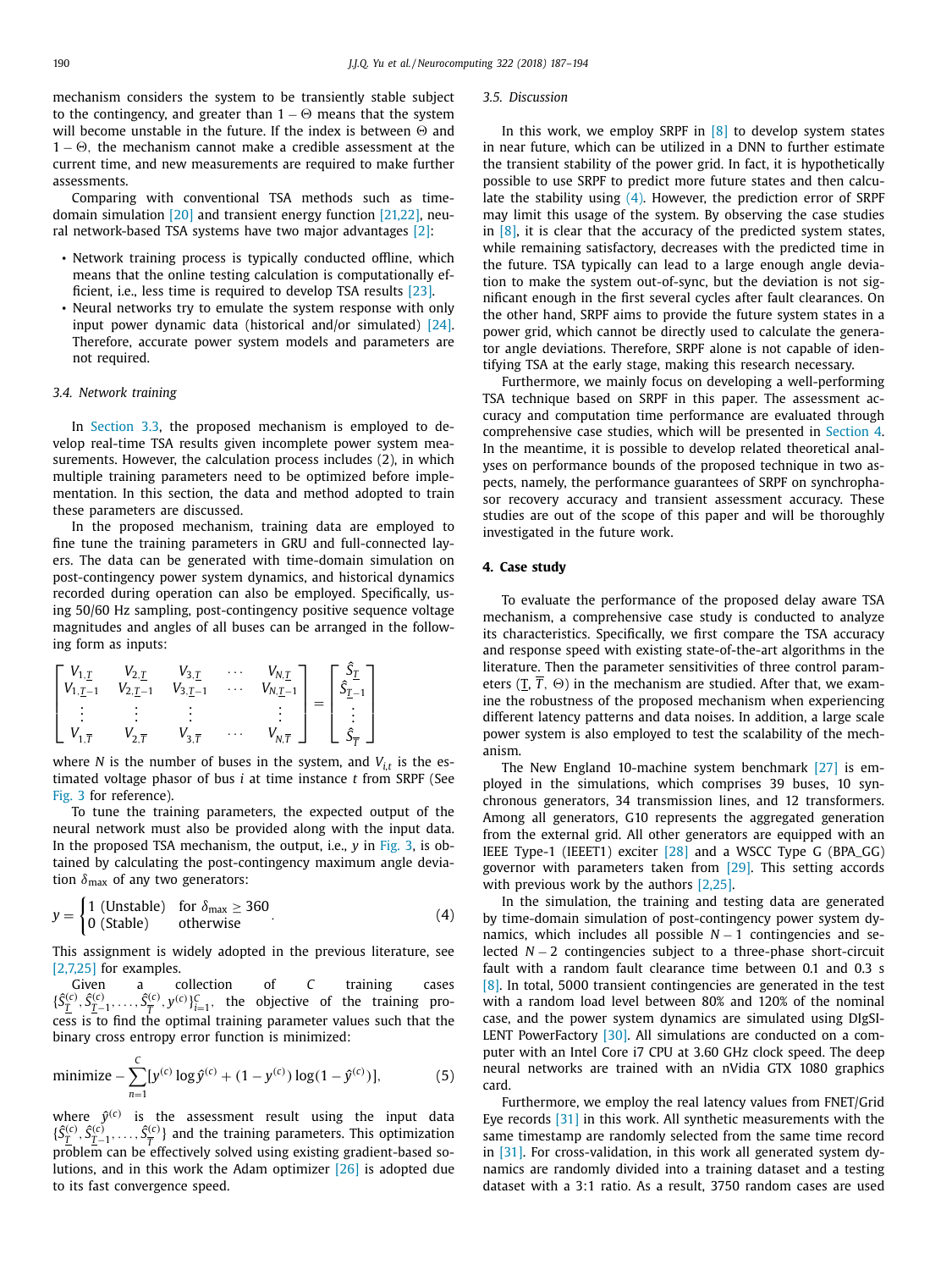| Comparison of assessment accuracy and response time. |                 |                   |                   |                    |                  |           |           |                    |  |
|------------------------------------------------------|-----------------|-------------------|-------------------|--------------------|------------------|-----------|-----------|--------------------|--|
| Technique                                            | Testing dataset |                   |                   |                    | Training dataset |           |           |                    |  |
|                                                      | Accuracy        | Avg. time         | Min. time         | Max. time          | Accuracy         | Avg. time | Min. time | Max. time          |  |
| Proposed                                             | 100.0%          | 40.6 ms           | $22.1 \text{ ms}$ | 89.7 ms            | 99.8%            | 39.4 ms   | $21.9$ ms | $121.5 \text{ ms}$ |  |
| [25]                                                 | 100.0%          | $50.8$ ms         | $39.0$ ms         | 82.6 ms            | 99.8%            | 49.1 ms   | 28.8 ms   | $150.3$ ms         |  |
| [2]                                                  | 99.9%           | $92.5 \text{ ms}$ | 57.2 ms           | $138.1 \text{ ms}$ | 99.8%            | $91.2$ ms | 44.4 ms   | $151.0$ ms         |  |
| [7]                                                  | 99.4%           | 87.1 ms           | 59.9 ms           | $147.5$ ms         | -                |           |           |                    |  |

for training the neural network in the proposed mechanism, and the remaining 1250 cases are employed to test the system performance. The same configuration is adopted in previous work, see [\[2,7,8\]](#page-6-0) for examples. This setting can effectively reveal over-fitting issues, which result in performance difference on the training and testing datasets.

### *4.1. TSA accuracy and response time*

<span id="page-4-0"></span>**Table 1**

In the first test, the TSA result accuracy and averaged response time are evaluated and compared with representative existing TSA algorithms in the literature. In the simulation, control parameters are set to the following values:  $\underline{T} = 5$ ,  $\overline{T} = 5$ ,  $\Theta = 0.4$ . Specifically, we adopt the algorithms proposed in [\[2,7,25\]](#page-6-0) for comparison, which are among the fastest TSA mechanisms in the literature. We assume that the TSA techniques in  $[2,7]$  are conducted once the complete system states can be developed at the control center, since they do not consider the latency issue. For the compared algorithm proposed in [\[7\],](#page-7-0) we further assume that the computation time is  $zeta^1$ 

The simulation results are presented in Table 1. From the table it can be concluded that the proposed delay aware TSA mechanism outperforms existing fast TSA techniques in both assessment accuracy and response speed. Specifically, the proposed mechanism yields satisfactory TSA accuracy in both training and test datasets, which illustrates that it does not suffer from the over-fitting problem. In addition, it can also develop assessment results earlier than the previous technique which also considers communication delays, i.e., [\[25\].](#page-7-0) This is contributed by both the accurate recovered and predicted system states generated by SRPF and the outstanding learning capability of the employed DNN [\[8\].](#page-7-0) One may note that the proposed mechanism improves the average response time of TSA by approximately 10 milliseconds compared with the existing fastest solution, which is relatively insignificant. We will demonstrate in the subsequent sections that the proposed mechanism is more robust when handling different measurement data.

Besides the average simulation results, it is also of interest to study the distribution of TSA response time for the compared techniques. In Fig. 4, the response time statistics for the proposed mechanisms introduced in [\[2,25\]](#page-6-0) on the 1250 testing cases are presented with a granularity of 10 milliseconds. The x-axis is the elapsed real time after fault clearance, and the y-axis represents the ratio of all test cases for which the respective technique can develop a TSA result within the corresponding given time. From the figure it can be observed that the proposed mechanism is faster than the compared ones in term of system response speed. This can be interpreted as that given a random unknown post-contingency power system dynamics, the proposed mechanism generally requires less time to develop a TSA result than others. This observation also accords with the results presented in Table 1.





**Fig. 4.** TSA response time and ratio comparison.

### *4.2. Parameter sensitivity analysis*

In all previous tests, a fixed combination of the control parameters are adopted, i.e.,  $T = 5$ ,  $\overline{T} = 5$ , and  $\Theta = 0.4$ . However, it remains unknown if this combination yields the best system performance, and how the mechanism would respond to parameter changes. In this section, a parameter sweep test is performed to find the best performing control parameters. To be specific, the TSA accuracy and response time are compared for  ${T, \overline{T}} \in$  $\{\{3, 3\}, \{5, 5\}, \{7, 7\}, \{9, 9\}\}$  and  $\Theta \in \{0.25, 0.30, 0.35, 0.40, 0.45\}$ on the testing dataset<sup>2</sup>. The simulation results are presented in [Table](#page-5-0) 2.

From the table it can be observed that the previously adopted parameters ( $\underline{T} = 5$ ,  $\overline{T} = 5$ ,  $\Theta = 0.4$ ) can yield the best performance considering the trade-off between accurate TSA results and fast TSA speed. In general, small  $\Theta$  values (less than 0.35) develop inferior accuracy and response speed. This is because a small  $\Theta$  value will drive the proposed mechanism iterate more to generate a "reliable" result, rendering longer system response time. In addition, these results also indicate that the extra iterations actually undermines TSA accuracy. This implies that these iterations introduce less relevant system dynamics information into the system.

Another observation is on the relationship between  $\{T, \overline{T}\}\$  and the system performance. Generally speaking, medium  $\{T, \overline{T}\}$  values lead to more accurate TSA results, and the response time increases with the values. On the one hand, a small  $\{T, \overline{T}\}$  pair requires less computation time for SRPF to make recoveries and predictions. But insufficient system dynamics information is supplied to the TSA system, and a worse TSA accuracy value can be observed. On the other hand, a large  $\{\underline{T}, \overline{T}\}$  pair provides more system information for assessment. However, more time is consumed by SRPF, and

<sup>&</sup>lt;sup>2</sup> Due to page limit,  $\underline{T}$  and  $\overline{T}$  are grouped as one pair of parameters. Investigations show that the system performance are quite similar if their values are changed so that  $\underline{T} + \overline{T}$  remains constant.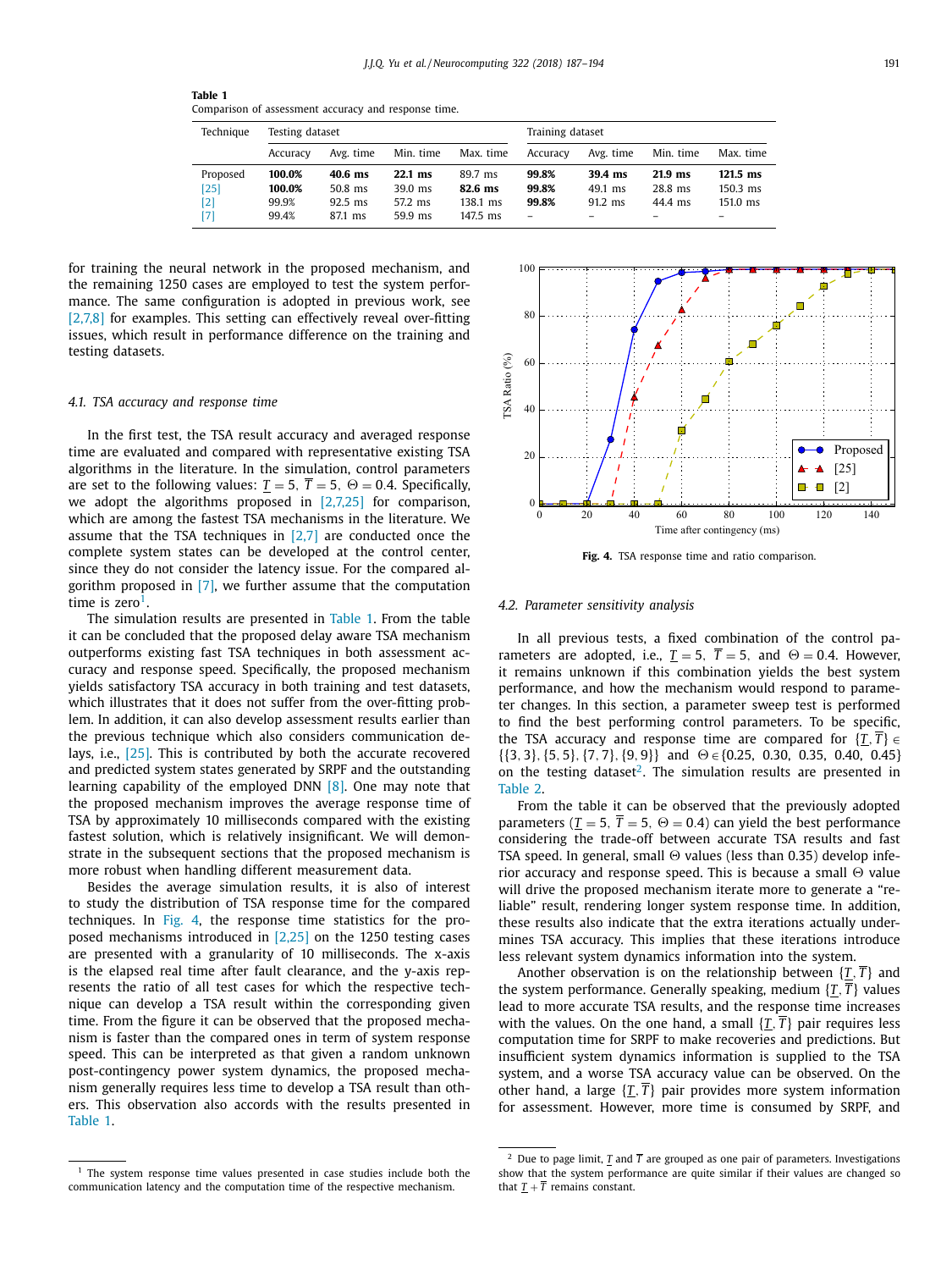<span id="page-5-0"></span>**Table 2** TSA accuracy and response time for different control parameters.

| $\{T,\overline{T}\}$ |                                      | TSA accuracy                              |                                             |                                            |                                           | Average response time                                 |                                                          |                                                       |                                                         |
|----------------------|--------------------------------------|-------------------------------------------|---------------------------------------------|--------------------------------------------|-------------------------------------------|-------------------------------------------------------|----------------------------------------------------------|-------------------------------------------------------|---------------------------------------------------------|
|                      |                                      | $\{3, 3\}$                                | ${5, 5}$                                    | $\{7, 7\}$                                 | ${9, 9}$                                  | $\{3, 3\}$                                            | ${5, 5}$                                                 | $\{7, 7\}$                                            | ${9.9}$                                                 |
| $\Theta$             | 0.25<br>0.30<br>0.35<br>0.40<br>0.45 | 90.3%<br>97.2%<br>98.5%<br>98.3%<br>89.6% | 95.0%<br>99.9%<br>100.0%<br>100.0%<br>98.7% | 92.3%<br>99.2%<br>99.8%<br>100.0%<br>97.1% | 84.5%<br>99.4%<br>99.5%<br>99.3%<br>93.2% | 59.8 ms<br>60.4 ms<br>45.4 ms<br>38.8 ms<br>$30.0$ ms | 68.9 ms<br>64.1 ms<br>$46.0$ ms<br>$40.6$ ms<br>$329$ ms | 71.0 ms<br>71.9 ms<br>51.7 ms<br>44.1 ms<br>$35.4$ ms | 76.7 ms<br>$72.9$ ms<br>$61.3$ ms<br>48.9 ms<br>37.0 ms |

**Table 3** Impact of different latencies.

| Technique         | Latency         | $Accuracy$ (%) | Avg. time $(ms)$ | Min. time (ms) | Max. time (ms) | Slowdown |
|-------------------|-----------------|----------------|------------------|----------------|----------------|----------|
| Proposed          | High latency    | 100.0          | 55.21            | 30.05          | 121.98         | 1.360    |
|                   | Lossy link      | 100.0          | 42.88            | 23.34          | 94.73          | 1.056    |
|                   | <b>Bad link</b> | 100.0          | 57.76            | 31.44          | 127.62         | 1.423    |
| [25]              | Highlatency     | 100.0          | 71.25            | 54.70          | 115.85         | 1.402    |
|                   | Lossy link      | 99.5           | 69.48            | 53.34          | 112.98         | 1.368    |
|                   | Bad link        | 99.4           | 84.63            | 64.97          | 137.61         | 1.666    |
| $\left[ 2\right]$ | High latency    | 99.9           | 137.38           | 84.95          | 205.10         | 1.485    |
|                   | Lossy link      | 99.4           | 178.78           | 110.55         | 266.92         | 1.933    |
|                   | <b>Bad link</b> | 99.3           | 185.61           | 114.78         | 277.11         | 2.007    |
| [7]               | High latency    | 99.4           | 130.50           | 89.75          | 221.00         | 1.498    |
|                   | Lossy link      | 99.4           | 166.82           | 114.72         | 282.50         | 1.915    |
|                   | Badlink         | 99.3           | 176.68           | 121.51         | 299.20         | 2.028    |

the extra information may actually introduce more data noise in the system, rendering a worse assessment accuracy performance. Therefore, {5, 5} is suggested by the parameter sweep as the optimal values for  $\{T, \overline{T}\}$  considering the system performance.

### *4.3. Impact of different latency patterns*

In real-world applications, various WAMS can have different underlying communication infrastructures, rendering different latency values. In this test, the impact of this factor on the assessment speed and accuracy is investigated. Specifically, we modify the benchmark latency data employed in [Section](#page-4-0) 4.1 (tagged as "benchmark") and develop the following scenarios for analyses:

- *Highlatency*: All latencies are increased by 50% from their benchmark value. This scenario emulates WAMS with high latency but stable communication links.
- *Lossy link*: All latencies retain their benchmark value, but random 30% of the measurements have their latency values increased by 100%. This scenario emulates WAMS with unstable communication links.
- *Bad link*: All latencies are increased by 50% from their benchmark values, and 30% of the measurements have their latency values increased by 100%. This scenario combines the previous two to emulate a quite bad communication infrastructure. It can be considered as a worst case scenario.

Other experimental configurations are identical as in [Section](#page-4-0) 4.1 and the simulation results are presented in Table 3. In this table, the TSA results on the 1250 test cases are presented. The average, minimum, and maximum system response times are listed, together with the averaged slowdown of the respective latency compared with the benchmark scenario in [Section](#page-4-0) 4.1. A smaller slowdown value indicates that the respective mechanism is less influenced by the changed latency.

From the table it can be concluded that while the system response speed is negatively influenced by the increase of communication latency, the proposed mechanism can still develop TSA results within a satisfactory period of time. Specifically, the system response time is notably influenced in the *High Latency* and *Bad Link* scenarios, in which the communication latencies are stable and slow. In the meantime, although the average measurement latency is increased by 30% in the *Lossy Link* scenario, the response time slowdown compared with the benchmark scenario is not significant. This demonstrates the capability of the proposed mechanism in handling unstable communications of WAMS, contributed by the data pre-processing of SRPF. In addition, it can be observed that the assessment accuracy remains 100% for different latency values, which presents the outstanding transient stability identification capability.

Furthermore, we also adopt the previous TSA techniques and test them with the different scenarios. The simulation results are compared in Table 3. It can be observed that both techniques can handle the *High Latency* scenario with a reasonable response time slowdown. However, the performance deteriorates if random measurements experience latency spikes. This is due to the design of the respective techniques. In  $[25]$ , TSA is conducted based on a "main block", which can accept system states with data loss, and multiple "ensemble blocks", which require the complete data of a pre-defined subset of system states. Hence when latency spikes delay the measurements, these "ensemble blocks" need to wait for their arrival before making assessments, rendering a slow response time. For the techniques in  $[2,7]$ , complete system states are always required by the systems. Therefore they also suffer from the same problem. From this comparison it can be concluded that the proposed TSA outperforms the compared techniques, especially when the communication latency in WAMS is unstable.

#### *4.4. Measurement noise sensitivity test*

In the previous analyses, it is assumed that the measurements developed by WAMS can accurately reflect the system state, i.e., no data noise is recorded. In the meantime, these synchrophasors suffer from sampling error issues in practice [\[2\].](#page-6-0) According to IEEE Standard for Synchrophasor Data Transfer for Power Systems  $(C37.118.2-2011)$   $[32]$ , the total vector error (TVE) for all synchrophasors complying with the standard should be no greater than 1%, and many existing PMUs can achieve the accuracy, see [\[33\]](#page-7-0) for an example. In this section, we investigate the impact of random sampling error on the performance of the proposed TSA mechanism. We follow the approach in  $[2,34]$  to construct noisy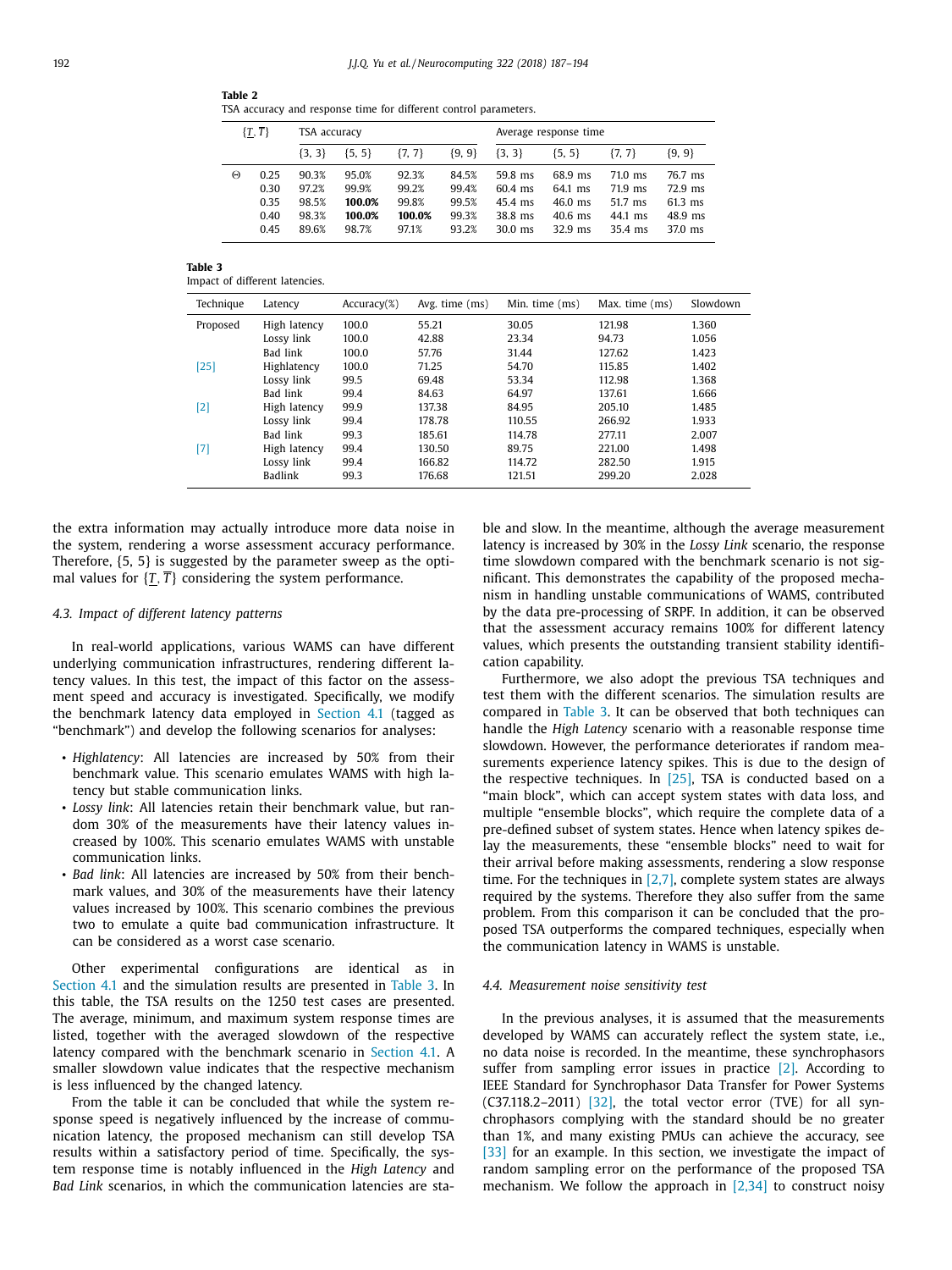<span id="page-6-0"></span>**Table 4** Accuracycomparison with noisy measurements.

| Technique | $\epsilon$ |        |        |       |  |  |  |
|-----------|------------|--------|--------|-------|--|--|--|
|           | 0.2%       | 0.5%   | 1.0%   | 2.0%  |  |  |  |
| Proposed  | 100.0%     | 100.0% | 100.0% | 99.9% |  |  |  |
| [25]      | 100.0%     | 99.9%  | 99.9%  | 99.6% |  |  |  |
| [2]       | 99.9%      | 99.9%  | 99.8%  | 99.4% |  |  |  |

| Table 5<br>Results on 50-generator 145-bus system. |                |                |                |                |  |  |  |
|----------------------------------------------------|----------------|----------------|----------------|----------------|--|--|--|
| Dataset                                            | $Accuracy$ (%) | Avg. time (ms) | Min. time (ms) | Max. time (ms) |  |  |  |
| <b>Testing</b>                                     | 100.0          | 51.2           | 34.0           | 121.3          |  |  |  |
| Training                                           | 99.9           | 50.9           | 36.4           | 130.4          |  |  |  |

power system dynamics data based on the benchmark training and testing cases. Specifically, a noise phasor  $\Delta V \angle \Delta \theta$  is randomly sampled from a truncated complex Gaussian distribution for each measurement:

$$
\mathbb{P}(\Delta V \angle \Delta \theta | 0, \epsilon^2)
$$
\n
$$
= \begin{cases}\n9 \times (\pi (1 - e^{-9}) \epsilon^2 |V \angle \theta|^2)^{-1} \exp(-\frac{9|\Delta V \angle \Delta \theta|^2}{\epsilon^2 |V \angle \theta|^2}) \\
0 \\
0\n\end{cases}
$$
\n
$$
\text{if } |\Delta V \angle \Delta \theta| \le \epsilon |V \angle \theta| , \qquad (6)
$$
\n
$$
\text{otherwise}
$$

where  $V\angle\theta$  is the simulated voltage phasor, and  $\epsilon$  is the expected maximum total vector error. Then the new noisy voltage phasor  $\tilde{V}\angle\theta$  can be calculated by imposing the noise phasor on the original one:

$$
\tilde{V}\angle\tilde{\theta} = V\angle\theta + \Delta V\angle\Delta\theta. \tag{7}
$$

The noisy data is employed for both training and testing the proposed mechanism, and all other simulation configurations remain the same from previous tests.

The simulation results on the testing cases are presented in Table 4. In this test,  $\epsilon$  is set to 0.2%, 0.5%, 1.0%, and 2.0% to emulate PMUs with difference levels of accuracy. The simulation results of the techniques in [2,25] on the same data are also presented for reference. From the table, it can be observed that the assessment accuracy is slightly undermined by the data noise when the noise ratio is notable (2%), yet the performance degradation is miniscule. Furthermore, if PMUs are designed to comply with the IEEE C37.118.2–2011 standard, the proposed mechanism is not influenced by data noises. To conclude, the proposed SRPF-based TSA mechanism can achieve perfect assessment accuracy when PMUs provide reasonably accurate measurements, and can still achieve satisfactory assessment performance when analyzing data with significant noises.

# *4.5. Large power system test*

In all the previous simulations, the New England 10-machine system is employed, which is a relatively small power system. To evaluate the system performance of the proposed mechanism on large-scale systems, a large power system with 50 generators and 145 buses [\[35\]](#page-7-0) is tested in this simulation. The same method to generate training and testing datasets is employed to develop 20,000 contingencies. The simulation is performed with the same configuration as in [Section](#page-4-0) 4.1, and the results are presented in Table 5.

Compared with the results presented in [Table](#page-4-0) 1, the system performance of the proposed mechanism on the large power system remains satisfactory. In both systems, the TSA accuracy on testing dataset is 100%. Meanwhile, as more information is required by TSA on large systems, the system response time in Table 5 is generally longer than that for New England 10-machine system. Despite this, the required time is still short enough to facilitate subsequent remedial control actions. Both results outline the high applicability of the proposed mechanism on large systems.

Besides the accuracy and system response time, it is worth noting that the training time for the system is also acceptable considering the dynamic changes in power systems. When employing the proposed mechanism in the New England 10-machine system, the total training time is less than 40 min. The time increases to approximately one hour for the 50-machine large system. The fast training speed also makes the proposed mechanism robust considering significant changes to the power grid, since the system can be quickly updated/re-trained online with new system measurements for performance improvement. The detailed implementation for the re-training process is beyond the scope of this paper, and will be investigated in the future.

# **5. Conclusion**

In this paper, a new TSA mechanism based on synchrophasor recovery and prediction framework (SRPF) and deep neural networks (DNN) is proposed to provide timely and accurate TSA results for power system control and operation. Compared with previous work, the proposed mechanism considers the stochastic communication latency, which is a critical factor in system response speed but usually overlooked in the literature. Specifically, upon receiving post-contingency power system variable measurements, the mechanism employs SRPF to recover other missing measurements which are still being transmitted. In addition, based on the recovered measurements, SRPF further develops future system states for assessment. The recovered and predicted system states are input into a deep GRU network-based TSA system for assessment. By extracting both spatial and temporal data correlations, the proposed system can develop accurate TSA results within a short computation time.

In order to evaluate the performance of the proposed TSA mechanism, the New England 10-machine system and a 50 generator 145-bus system are employed in the case studies. All simulations indicate that the proposed mechanism can achieve a satisfactory assessment accuracy with a short response time on different scales of power systems, considering communication latencies. In addition, the impact of different latency patterns on the proposed mechanism is investigated. The results reveal that the proposed mechanism can be applied to WAMS with bad communication infrastructures without significant performance degradation. Last but not least, the sensitivity of control parameters is studied through a parameter sweep test.

Future work will focus on two topics. The predictors employed in this work are the positive sequence voltage phasors. It is possible that a wide range of other predictors can develop better accuracy and/or response time [\[36\].](#page-7-0) In addition, in this work a GRUbased DNN is constructed as the TSA system. With the rapid development of deep learning techniques, new and advanced neural network structures can be adopted [\[37\].](#page-7-0)

# **Acknowledgment**

This work was supported by the Theme-based Research Scheme of the Research Grants Council of Hong Kong, under Grant No. T23- 701/14-N.

#### **References**

[1] P. [Kundur,](http://refhub.elsevier.com/S0925-2312(18)31132-9/sbref0001) J. [Paserba,](http://refhub.elsevier.com/S0925-2312(18)31132-9/sbref0001) V. [Ajjarapu,](http://refhub.elsevier.com/S0925-2312(18)31132-9/sbref0001) G. [Andersson,](http://refhub.elsevier.com/S0925-2312(18)31132-9/sbref0001) A. [Bose,](http://refhub.elsevier.com/S0925-2312(18)31132-9/sbref0001) C. [Canizares,](http://refhub.elsevier.com/S0925-2312(18)31132-9/sbref0001) N. [Hatziargyriou,](http://refhub.elsevier.com/S0925-2312(18)31132-9/sbref0001) D. [Hill,](http://refhub.elsevier.com/S0925-2312(18)31132-9/sbref0001) A. [Stankovic,](http://refhub.elsevier.com/S0925-2312(18)31132-9/sbref0001) C. [Taylor,](http://refhub.elsevier.com/S0925-2312(18)31132-9/sbref0001) T.V. [Cutsem,](http://refhub.elsevier.com/S0925-2312(18)31132-9/sbref0001) V. [Vittal,](http://refhub.elsevier.com/S0925-2312(18)31132-9/sbref0001) Definition and classification of power system stability IEEE/CIGRE joint task force on stability terms and definitions, IEEE Trans. Power Syst. 19 (3) (2004) 1387–1401.